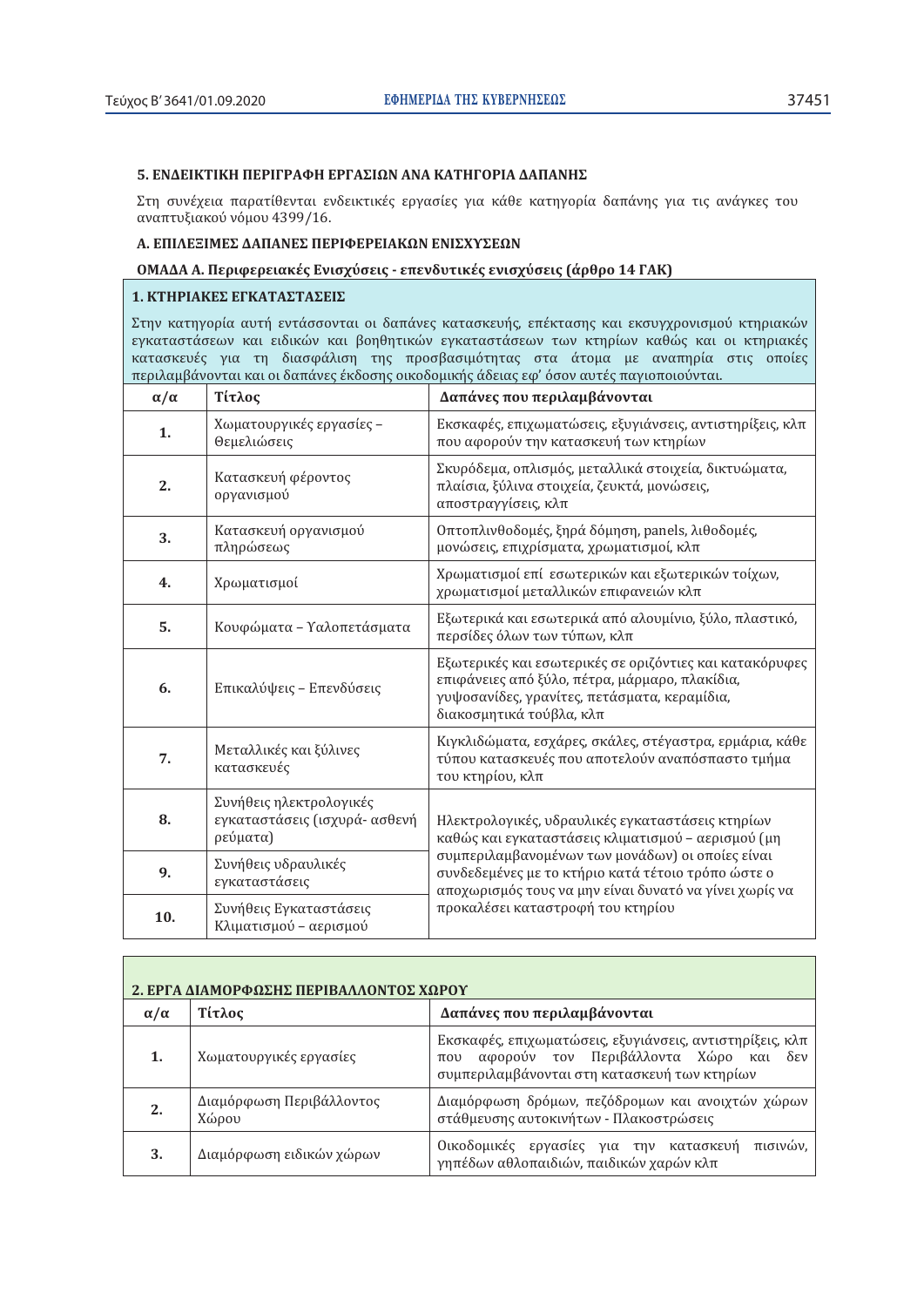| 4. | Περίφραξη Οικοπέδου                                 | περίφραξης<br>οικοπέδου,<br>Κατασκευή<br>περιμετρικής<br>εγκαταστάσεις εισόδου                                    |
|----|-----------------------------------------------------|-------------------------------------------------------------------------------------------------------------------|
| 5. | Οικοδομικά βιολογικού<br>καθαρισμού                 | Οικοδομικές εργασίες για την κατασκευή βιολογικού<br>καθαρισμού                                                   |
| 6. | Φυτεύσεις                                           | Αγορά φυτών, υλικών, εργασίες κηποτεχνικής                                                                        |
| 7. | Ηλεκτρολογικές εγκαταστάσεις<br>Περιβάλλοντος Χώρου | Καλωδιώσεις, Φωτισμός Περιβάλλοντος Χώρου                                                                         |
| 8. | Υδραυλικές εγκαταστάσεις<br>Περιβάλλοντος Χώρου     | Αποχέτευση (σύστημα απορροής ακαθάρτων, κατασκευή<br>δικτύου ομβρίων), δίκτυο ύδρευσης Περιβάλλοντος<br>Χώρου κλπ |
| 9. | Υδροδότηση                                          | Γεωτρήσεις για υδροδότηση, δεξαμενές νερού.                                                                       |

## 3. ΜΗΧΑΝΟΛΟΓΙΚΟΣ ΕΞΟΠΛΙΣΜΟΣ - ΤΕΧΝΙΚΕΣ (ΕΙΔΙΚΕΣ) ΕΓΚΑΤΑΣΤΑΣΕΙΣ

Στην κατηγορία «ΜΗΧΑΝΟΛΟΓΙΚΟΣ ΕΞΟΠΛΙΣΜΟΣ - ΤΕΧΝΙΚΕΣ (ΕΙΔΙΚΕΣ) ΕΓΚΑΤΑΣΤΑΣΕΙΣ» περιλαμβάνονται οι δαπάνες αγοράς και εγκατάστασης καινούριων σύγχρονων μηχανημάτων, συμπεριλαμβανομένων των τεχνικών εγκαταστάσεων και γενικά των διευθετήσεων που γίνονται για την μόνιμη εγκατάσταση τους και τη σύνδεσή τους στο παραγωγικό κύκλωμα. Επίσης, οι δαπάνες εκσυγχρονισμού μηχανολογικών εγκαταστάσεων που δεν σχετίζονται με τα κτήρια. Ακόμα, περιλαμβάνονται οι δαπάνες κατασκευής, αγοράς, προμήθειας ή εκσυγχρονισμού ειδικών εγκαταστάσεων που χωρίς να σχετίζονται με τα μηχανήματα είναι απαραίτητες για την παραγωγική λειτουργία της μονάδας που συνδέεται με το επενδυτικό σχέδιο. (π.χ. εγκαταστάσεις θέρμανσης, μονάδων κλιματισμού ή αποθηκευτικές δεξαμενές).

| $\alpha/\alpha$ | Τίτλος                                                          | Δαπάνες που περιλαμβάνονται                                                                                                                                                                                                                                                                                     |
|-----------------|-----------------------------------------------------------------|-----------------------------------------------------------------------------------------------------------------------------------------------------------------------------------------------------------------------------------------------------------------------------------------------------------------|
| 1.              | Γραμμή Παραγωγής (προσδιορίζεται<br>περιγραφικά)                | - Εγκατάσταση ομάδας Μηχανημάτων<br>Αγορά<br>Εξοπλισμών - Αυτοματισμών που εκτελούν συγκεκριμένη<br>ολοκληρωμένη εργασία ή / και οδηγούν στην παραγωγή<br>ολοκληρωμένου<br>ενδιάμεσου<br>ή τελικού<br>προϊόντας<br>προϊόντος (π.χ. γραμμή παραγωγής προφίλ αλουμινίου,<br>γραμμή διαμόρφωσης χαρτοκιβωτίων κλπ) |
| 2.              | Ομοειδή Μηχανήματα - Εξοπλισμοί<br>(προσδιορίζεται περιγραφικά) | Αγορά - Εγκατάσταση Μηχανημάτων - Εξοπλισμών που<br>χρησιμοποιούνται<br>παρόμοιες<br>για<br>εργασίες<br>$(\pi.\chi.$<br>ταινιόδρομοι, δεξαμενές υλικών) κλπ                                                                                                                                                     |
| 3.              | Μεμονωμένο βασικό Μηχάνημα<br>(προσδιορίζεται περιγραφικά)      | Διακριτή ομάδα μπορεί να αποτελεί ένα μεμονωμένο<br>βασικό μηχάνημα που εκτελεί συγκεκριμένες εργασίες<br>(π.χ. πρέσα σύνθλιψης)                                                                                                                                                                                |
| 4.              | Βάσεις Μηχανημάτων                                              | Κατασκευή μεταλλικών βάσεων ή βάσεων από οπλισμένο<br>σκυρόδεμα για την τοποθέτηση των μηχανημάτων.                                                                                                                                                                                                             |
| 5.              | Εγκαταστάσεις θέρμανσης                                         | Αγορά και εγκατάσταση του μηχανολογικού εξοπλισμού<br>του λεβητοστασίου και του δικτύου θερμού νερού<br>(Λέβητες, καυστήρες, κυκλοφορητές, εναλλάκτες,<br>πιεστικά συγκροτήματα, θερμαντικά σώματα κλπ)                                                                                                         |
| 6.              | Μονάδες κλιματισμού – Αερισμού                                  | Αγορά και εγκατάσταση του μηχανολογικού εξοπλισμού<br>κλιματισμού - αερισμού (εξωτερικές και εσωτερικές<br>κλιματιστικές μονάδες, αντλίες θερμότητας κλπ)                                                                                                                                                       |
| 7.              | Υποσταθμός - Ηλεκτρολογικές<br>Εγκαταστάσεις                    | Αγορά και εγκατάσταση του μηχανολογικού εξοπλισμού<br>του Υποσταθμού και λοιπού ηλεκτρολογικού εξοπλισμού<br>(μετασχηματιστές, ηλεκτροπαραγωγό ζεύγος, πίνακες,<br>συστήματα αδιάλειπτης παροχής τάσης και προστασίας<br>δικτύου κλπ)                                                                           |
| 8.              | Σύστημα καθορισμού υγρών ή και                                  | Αγορά και εγκατάσταση μηχανολογικού εξοπλισμού των                                                                                                                                                                                                                                                              |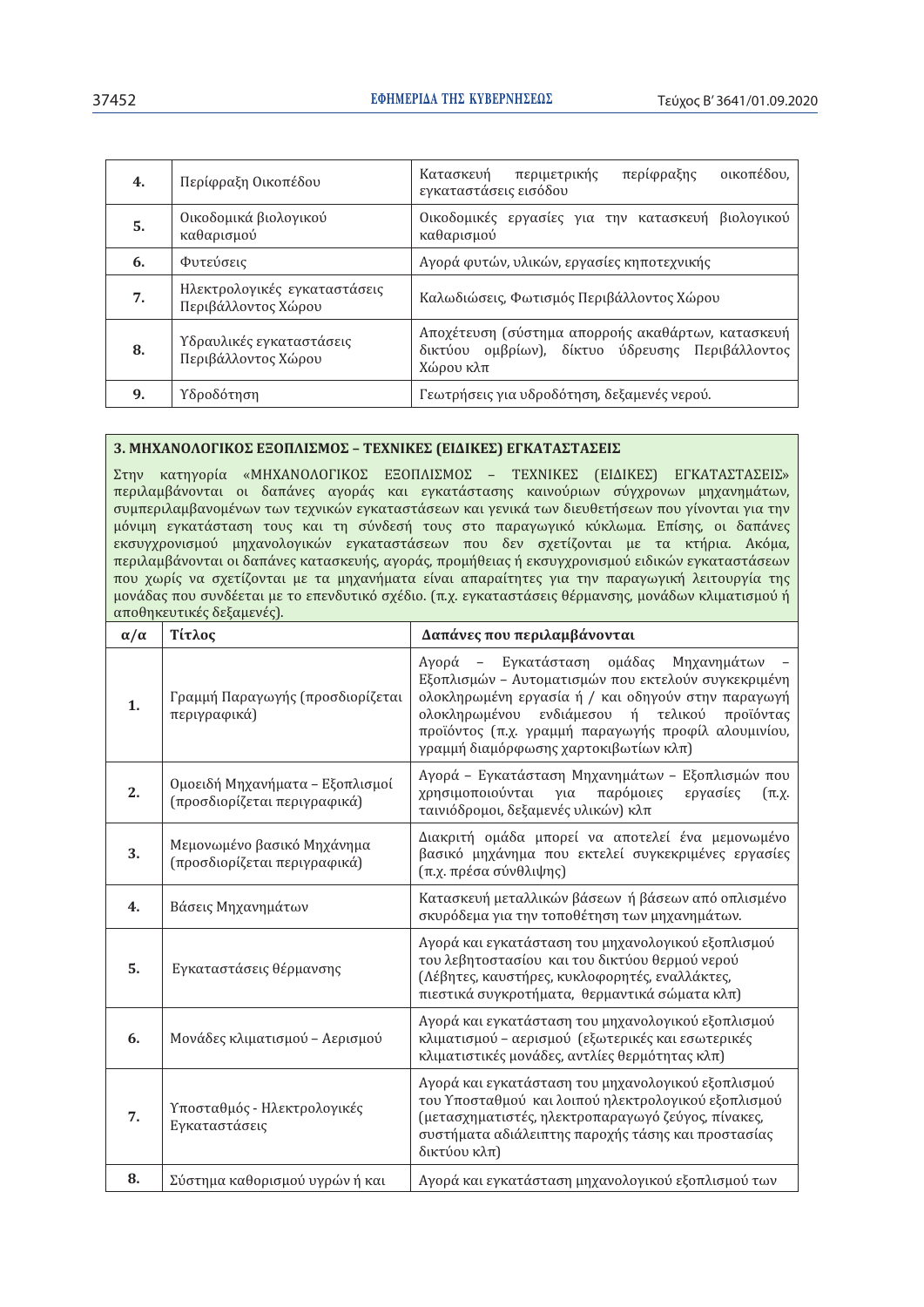|            | αερίων αποβλήτων                                                                                   | συστημάτων συλλογής και καθορισμού υγρών και αερίων<br>αποβλήτων (π.χ. αντλίες, βιολογικός καθαρισμός, φίλτρα,<br>$\kappa\lambda\pi$ )                            |
|------------|----------------------------------------------------------------------------------------------------|-------------------------------------------------------------------------------------------------------------------------------------------------------------------|
| 9.         | Εγκατάσταση πεπιεσμένου αέρα<br>ή/και αερίων                                                       | Αγορά και εγκατάσταση δικτύων πεπιεσμένου αέρα ή /και<br>αερίων, αεροσυμπιεστών, αεροφυλακίων, φίλτρων,<br>ξηραντών, δεξαμενών αποθήκευσης.                       |
| <b>10.</b> | Γερανογέφυρες                                                                                      | Αγορά και εγκατάσταση γερανογεφυρών                                                                                                                               |
| 11.        | Γεφυροπλάστιγγα                                                                                    | Αγορά και εγκατάσταση γεφυροπλάστιγγας                                                                                                                            |
| 12.        | Μηχανικές εγκαταστάσεις<br>φορτοεκφόρτωσης                                                         | Αγορά και εγκατάσταση ηλεκτροϋδραυλικών μεταλλικών<br>ραμπών, αυτόματων μεταλλικών θυρών<br>φορτοεκφόρτωσης κλπ (αφορούν κυρίως μονάδες<br>εφοδιαστικής αλυσίδας) |
| 13.        | Αντλίες - σωληνώσεις                                                                               | Αγορά και εγκατάσταση των αντλιών και σωληνώσεων<br>για την διακίνηση υγρών και αέριων υλικών της<br>παραγωγικής διαδικασίας                                      |
| 14.        | Εξοπλισμός λειτουργίας πισινών,<br>εγκαταστάσεων θαλασσοθεραπείας<br>και SPA ξενοδοχειακής μονάδας | Αγορά και εγκατάσταση του μηχανολογικού εξοπλισμού<br>λειτουργίας των πισινών, κέντρων θαλασσοθεραπείας και<br>εγκαταστάσεων SPA (αντλίες, κυκλοφορητές κλπ)      |
| 15.        | Πυρανίχνευση - Πυρόσβεση                                                                           | Αγορά εξοπλισμού πυρανίχνευσης και πυρόσβεσης<br>(ανιχνευτές, πυροσβεστήρες, πυροσβεστικές φωλιές κλπ)                                                            |

# 4. ΛΟΙΠΟΣ ΕΞΟΠΛΙΣΜΟΣ

Στην κατηγορία «ΛΟΙΠΟΣ ΕΞΟΠΛΙΣΜΟΣ» περιλαμβάνονται:

- · οι δαπάνες αγοράς και εγκατάστασης λοιπού εξοπλισμού ή /και
- η αγορά επίπλων και σκευών γραφείου μόνον εφόσον αποτελούν μέρος ξενοδοχειακού  $\bullet$ εξοπλισμού

| $\alpha/\alpha$ | Τίτλος                                                                                                           | Δαπάνες που περιλαμβάνονται                                                                                                                                                                                                                                                                                |
|-----------------|------------------------------------------------------------------------------------------------------------------|------------------------------------------------------------------------------------------------------------------------------------------------------------------------------------------------------------------------------------------------------------------------------------------------------------|
| 1.              | Επίπλωση δωματίων και κοινόχρηστων<br>χώρων τουριστικών μονάδων                                                  | Αγορά επίπλων δωματίων και κοινοχρήστων χώρων<br>τουριστικών μονάδων                                                                                                                                                                                                                                       |
| 2.              | Εξοπλισμός λινοθήκης - λουτρού -<br>υφασμάτων τουριστικών μονάδων                                                | Αγορά λευκών ειδών (σεντόνια, κουβέρτες, πετσέτες,<br>κλπ), κουρτινών και λοιπών υφασμάτινων ειδών                                                                                                                                                                                                         |
| 2.              | Εξοπλισμός κουζίνας τουριστικών<br>μονάδων                                                                       | Αγορά και εγκατάσταση εξοπλισμού ψυκτικών<br>θαλάμων,<br>μηχανημάτων<br>παραγωγής<br>αρτοσκευασμάτων, φούρνων, εστιών, πλυντηρίων<br>πιάτων, θερμοθαλάμων, σκευών μαγειρέματος κλπ<br>που βρίσκονται στο χώρο της κουζίνας ή και στο χώρο<br>εστιατορίων και μπαρ, σκεύη σερβιρίσματος (ποτήρια,<br>πιάτα) |
| 3.              | Εξοπλισμός πλυντηρίων, σιδερωτηρίων<br>και ειδικών χώρων (γυμναστήριο,<br>αίθουσα συνεδρίων, κλπ) για ξενοδοχεία | Αγορά πλυντηρίων, στεγνωτηρίων, σιδερωτηρίων,<br>οργάνων γυμναστικής, οπτικοακουστικός εξοπλισμός<br>συνεδρίων κλπ                                                                                                                                                                                         |
| 4.              | Τηλεπικοινωνιακός εξοπλισμός                                                                                     | Αγορά και εγκατάσταση εξοπλισμού τηλεπικοινωνιών<br>(τηλεφωνικό κέντρο, τηλεφωνικές συσκευές)                                                                                                                                                                                                              |
| 5.              | Εξοπλισμός δωματίων και κοινοχρήστων<br>χώρων τουριστικών μονάδων                                                | Αγορά εξοπλισμού δωματίων και κοινοχρήστων<br>τουριστικών μονάδων<br>χώρων<br>$(\pi.\chi.$<br>ψυγεία,<br>τηλεοράσεις, φωτιστικά, ομπρέλες, ξαπλώστρες,<br>διακοσμητικά, κλπ)                                                                                                                               |
| 6.              | Διάφορα συστήματα - αυτοματισμοί                                                                                 | Αγορά και εγκατάσταση συστημάτων αυτοματισμού<br>(π.χ Σύστημα ηλεκτρονικών κλειδαριών δωματίων<br>ξενοδοχείου, συναγερμού, ενδοεπικοινωνίας, κλειστό                                                                                                                                                       |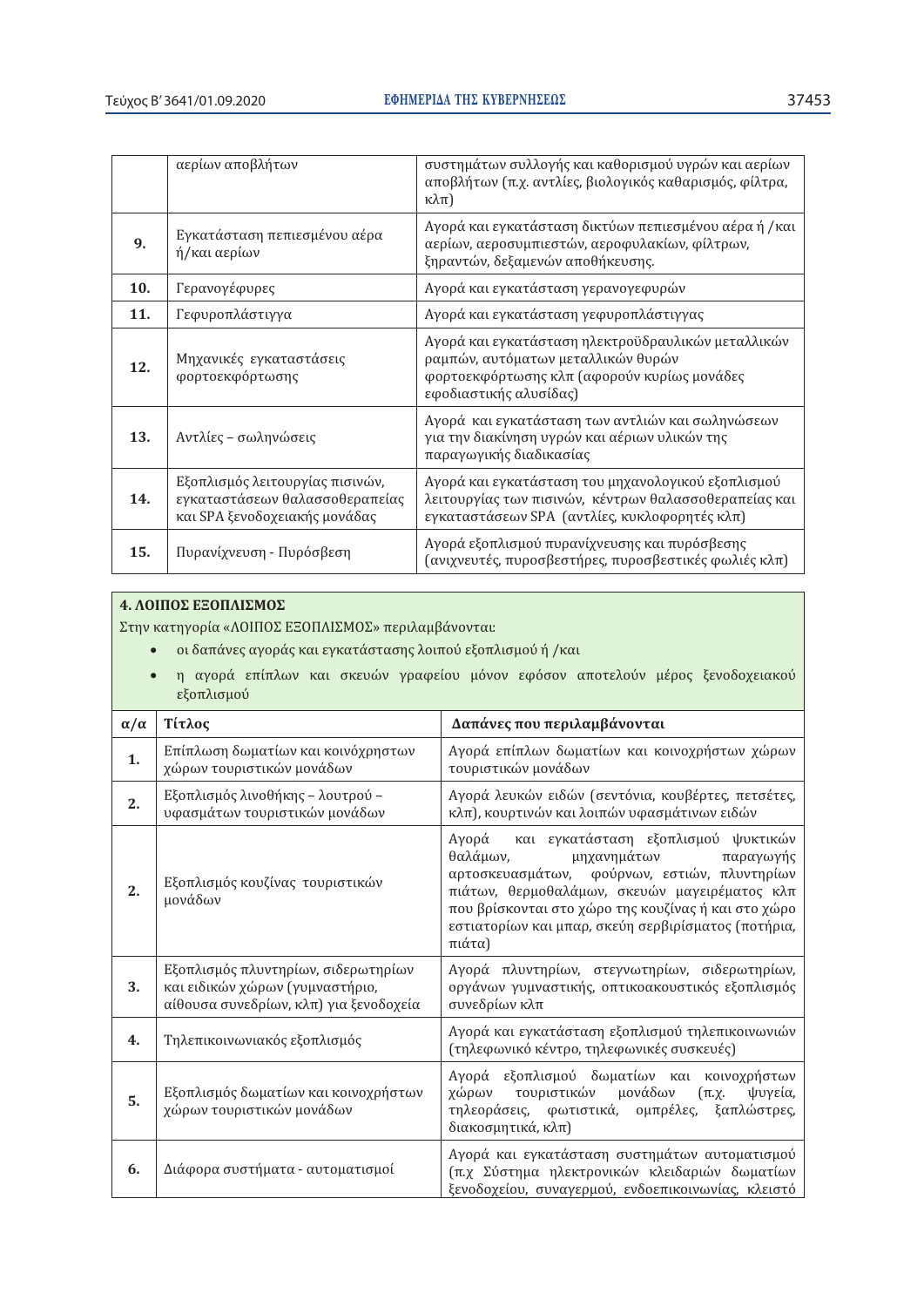|    |                                  | κύκλωμα τηλεόρασης, κεραία λήψης τηλε-οπτικού<br>σήματος,), συστημάτων ασφάλειας κλπ |
|----|----------------------------------|--------------------------------------------------------------------------------------|
|    | Συστήματα Η/Υ                    | Αγορά Η/Υ και λοιπού εξοπλισμού (PC, Router<br>Printers, κλπ)                        |
| 8. | Εξοπλισμός για άτομα με Αναπηρία | Αμαξίδια κλπ                                                                         |

# 5. ΜΕΤΑΦΟΡΙΚΑ ΜΕΣΑ

Στην κατηγορία δαπανών «ΜΕΤΑΦΟΡΙΚΑ ΜΕΣΑ» περιλαμβάνονται τα κάθε είδους οχήματα με τα οποία η επιχείρηση διενεργεί μεταφορές και μετακινήσεις του προσωπικού και των υλικών αγαθών της (π.χ. εμπορευμάτων, έτοιμων προϊόντων ή υλικών), υπό την προϋπόθεση ότι αυτά κινούνται εντός του χώρου της μονάδας. Δεν είναι επιλέξιμα μεταφορικά μέσα έως 6 θέσεων.

| $\alpha/\alpha$ | Τίτλος                                      | Δαπάνες που περιλαμβάνονται                                                                                                                                                                     |
|-----------------|---------------------------------------------|-------------------------------------------------------------------------------------------------------------------------------------------------------------------------------------------------|
|                 | Ανυψωτικά μηχανήματα                        | Αγορά περονοφόρων ανυψωτικών μηχανημάτων<br>(κλαρκ)                                                                                                                                             |
| 2.              | Φορτηγά – λοιπά οχήματα                     | Αγορά μεταφορικών μέσων διακίνησης υλικών και<br>προϊόντων εντός του χώρου της εντασσόμενης<br>μονάδας (μικρά φορτηγά, ρυμούλκες, φορτωτές κλπ)                                                 |
| 3.              | Οχήματα μεταφοράς προσωπικού και<br>πελατών | Αγορά οχημάτων μαζικής μεταφοράς προσωπικού και<br>πελατών υπό την προϋπόθεση ότι κινούνται εντός του<br>χώρου της μονάδας. Δεν είναι επιλέξιμη η αγορά<br>επιβατικών αυτοκινήτων έως 6 θέσεων. |

| 6. ΑΓΟΡΑ ΠΑΓΙΩΝ ΣΤΟΙΧΕΙΩΝ ΕΝΕΡΓΗΤΙΚΟΥ ΜΟΝΑΛΑΣ ΠΟΥ ΕΧΕΙ ΠΑΥΣΕΙ ΤΗ ΛΕΙΤΟΥΡΓΙΑ ΤΗΣ |                                                                 |                                                                                                                                                                                                 |  |
|---------------------------------------------------------------------------------|-----------------------------------------------------------------|-------------------------------------------------------------------------------------------------------------------------------------------------------------------------------------------------|--|
| $\alpha/\alpha$                                                                 | Τίτλος                                                          | Δαπάνες που περιλαμβάνονται                                                                                                                                                                     |  |
|                                                                                 | Αγορά του ακινήτου (κτήριο)<br>της μονάδας                      | Για την δημιουργία των δαπανών αυτής της κατηγορίας<br>λαμβάνεται υπόψη ο διαχωρισμός της αξίας κτήσης των παγίων                                                                               |  |
|                                                                                 | Αγορά του μηχανολογικού και<br>λοιπού εξοπλισμού της<br>μονάδας | στοιχείων στο συμβόλαιο αγοράς, ο διαχωρισμός κατά την<br>αποτίμηση της αξίας αυτών από τα αρμόδια όργανα καθώς και ο<br>διαχωρισμός κατά την αποτύπωση στο λογιστικά βιβλία της<br>επιχείρησης |  |

ΠΡΟΣΟΧΗ: Στην κατηγορία αυτή επιλέξιμες για τους σκοπούς του Νόμου 4399/2016 είναι οι δαπάνες του συνόλου ή/και μέρους των στοιχείων ενεργητικού μιας παραγωγικής μονάδας, εφόσον συντρέχουν σωρευτικά οι εξής προϋποθέσεις:

α. η μονάδα αυτή έχει παύσει τη λειτουργία της,

β. η αγορά πραγματοποιείται από το φορέα της επένδυσης που δεν σχετίζεται με τον πωλητή,

γ. η σχετική συναλλαγή πραγματοποιείται υπό τους συνήθεις όρους της αγοράς,

δ. τα μηχανήματα και ο λοιπός εξοπλισμός δεν μπορεί να είναι παλαιότερα των επτά (7) ετών από την ημερομηνία πρώτης κτήσης τους.

Σε περίπτωση κατά την οποία στοιχεία ενεργητικού έχουν στο παρελθόν επιχορηγηθεί ή επιδοτηθεί μέσω αναπτυξιακών νόμων ή άλλων καθεστώτων ενισχύσεων, εξαιρούνται από τις επιλέξιμες δαπάνες του υποβαλλομένου επενδυτικού σχεδίου.

Στην κατηγορία αυτή δαπανών στο επιλέξιμο κόστος δεν περιλαμβάνεται το ποσό του τιμήματος που αντιστοιχεί στην αξία του γηπέδου.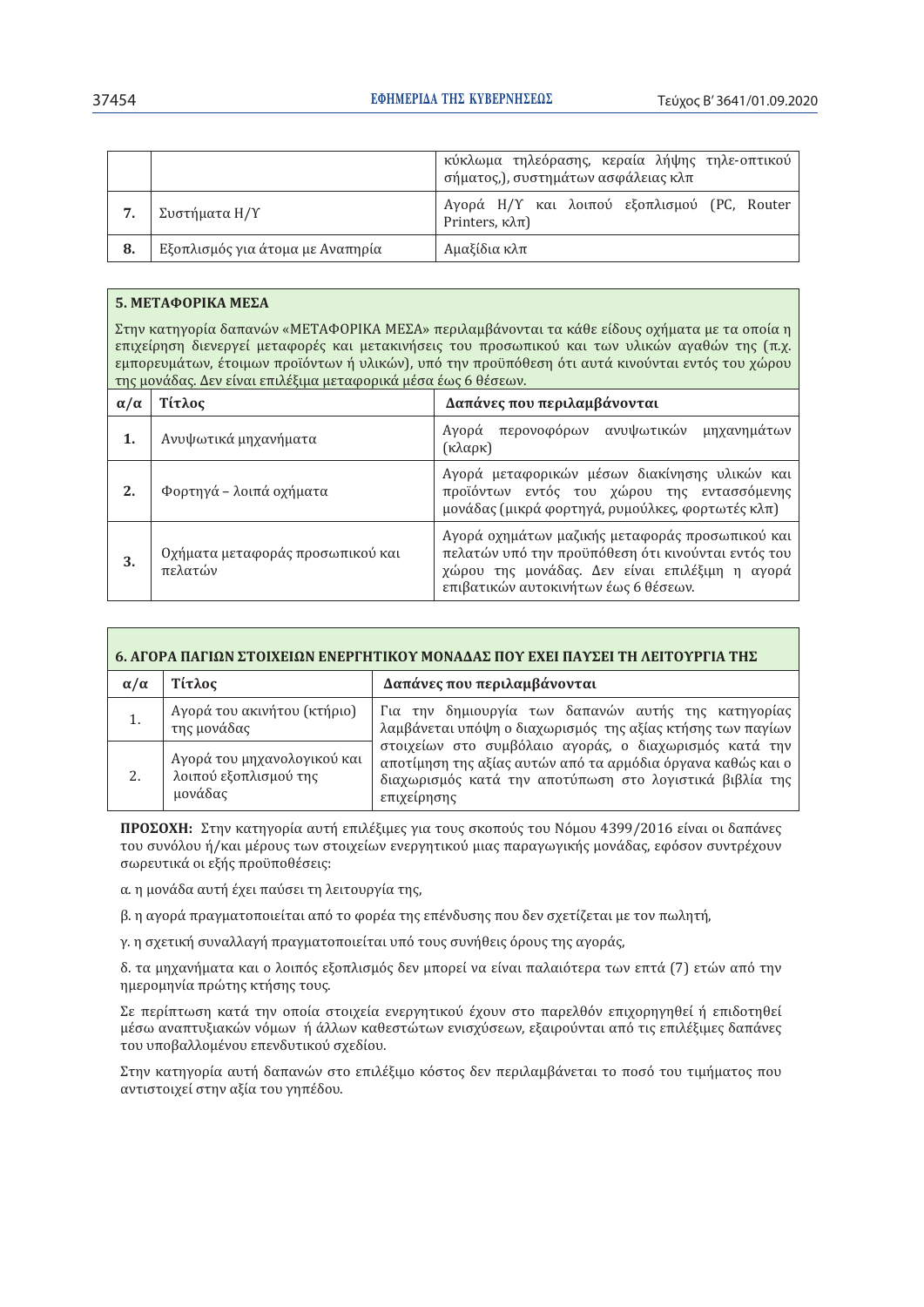| 7. ΑΥΛΑ ΣΤΟΙΧΕΙΑ ΕΝΕΡΓΗΤΙΚΟΥ |                                                                   |                                                                                                            |
|------------------------------|-------------------------------------------------------------------|------------------------------------------------------------------------------------------------------------|
| $\alpha/\alpha$              | Τίτλος                                                            | Δαπάνες που περιλαμβάνονται                                                                                |
|                              | Δαπάνες για την μεταφορά<br>τεχνολογίας – τεχνογνωσίας            | Αγορά δικαιωμάτων ευρεσιτεχνίας, αδειών εκμετάλλευσης<br>τεχνογνωσίας ή μη καταχωρημένων τεχνικών γνώσεων  |
| 2.                           | Πιστοποίηση προϊόντων και<br>διαδικασιών διασφάλισης<br>ποιότητας | Έξοδα πιστοποίησης προϊόντων και διαδικασιών διασφάλισης<br>ποιότητας, απόκτηση ISO, κλπ                   |
| 3.                           | Αγορά, ανάπτυξη λογισμικού                                        | αγοράς αναγκαίου λογισμικού για ανάγκες<br>Δαπάνες<br>μηχανοργάνωσης, δημιουργίας ηλεκτρονικών αγορών, κλπ |
| 4.                           | Συστήματα οργάνωσης της<br>επιχείρησης                            | Δαπάνες ανάπτυξης συστημάτων οργάνωσης της επιχείρησης.                                                    |

Στην κατηγορία δαπανών «ΑΫ́ΛΑ ΣΤΟΙΧΕΙΑ ΕΝΕΡΓΗΤΙΚΟΥ», επιλέξιμες για τους σκοπούς του Νόμου 4399/2016, εφόσον πληρούν σωρευτικά τις προϋποθέσεις της παρ. 4 του άρθρου 8 του ν.4399/16, είναι μόνο οι δαπάνες που αφορούν:

- μεταφορά τεχνολογίας μέσω της απόκτησης δικαιωμάτων ευρεσιτεχνίας, αδειών εκμετάλλευσης τεχνογνωσίας και μη καταχωρημένων τεχνικών γνώσεων ή/και
- $\bullet$ συστήματα διασφάλισης και ελέγχου ποιότητας, πιστοποιήσεων, προμηθείας και εγκατάστασης λογισμικού και συστημάτων οργάνωσης της επιχείρησης

Σημείωση: Η αξία αγοράς λογισμικών προγραμμάτων Η/Υ, σύμφωνα με τη γνωμάτευση του Ε.ΣΥ.Λ. 142/1948/1993, καταχωρείτο στον 16.17.00 ως έξοδα πολυετούς απόσβεσης. Με το έγγραφο όμως του ΣΛΟΤ 310/2005 η απόφαση αυτή έπαυσε να ισχύει. Συνεπώς και ο λογαριασμός 16.17.00 «Λογισμικά προγράμματα» καταργείται και τα λογισμικά προγράμματα Η/Υ πρέπει να καταχωρούνται ως ασώματες ακινητοποιήσεις σε κατάλληλο υπολογαριασμό του 16.05 «Λοιπά δικαιώματα» κατά ΕΓΛΣ ή στο λοναριασμό 18.03.01-Αξία κτήσης λοιπών άυλων κατά ΕΛΠ.

### 8. ΜΙΣΘΟΛΟΓΙΚΟ ΚΟΣΤΟΣ ΝΕΩΝ ΘΕΣΕΩΝ ΕΡΓΑΣΙΑΣ

Επιλέξιμη είναι η δαπάνη μισθολογικού κόστους των νέων θέσεων εργασίας που δημιουργούνται ως αποτέλεσμα της υλοποίησης του επενδυτικού σχεδίου υπολογιζόμενο για περίοδο δύο (2) ετών από τη δημιουργία κάθε θέσης.

### Β. ΕΠΙΛΕΞΙΜΕΣ ΔΑΠΑΝΕΣ ΕΚΤΟΣ ΠΕΡΙΦΕΡΕΙΑΚΩΝ ΕΝΙΣΧΥΣΕΩΝ

#### ΟΜΑΔΑ Β. Ενισχύσεις προς ΜΜΕ (άρθρο 18 Γ.Α.Κ.) 1. ΔΑΠΑΝΕΣ ΓΙΑ ΣΥΜΒΟΥΛΕΥΤΙΚΕΣ ΥΠΗΡΕΣΙΕΣ (μόνο για νέες ΜΠΜ) Τίτλος ομάδας  $\alpha/\alpha$ Δαπάνες που περιλαμβάνονται στην ομάδα εργασιών Αμοιβές προς τρίτους για την παρακολούθηση της Αμοιβές για την τεχνική και οικονομική παρακολούθηση και  $\mathbf{1}$ . υλοποίησης του επενδυτικού συντονισμό της υλοποίησης του επενδυτικού σχεδίου σχεδίου Αμοιβές συμβούλου για την Αμοιβές συμβούλων για την υποστήριξη στις απαιτούμενες  $2.5$ υποστήριξη σε θέματα αδειοδοτήσεις Δημοσίου Αμοιβές συμβούλου για την Αμοιβές συμβούλων για την υποστήριξη στη λήψη του δανείου  $\overline{3}$ . υποστήριξη σε θέματα και την εκταμίευση της κρατικής ενίσχυσης χρηματοδότησης του